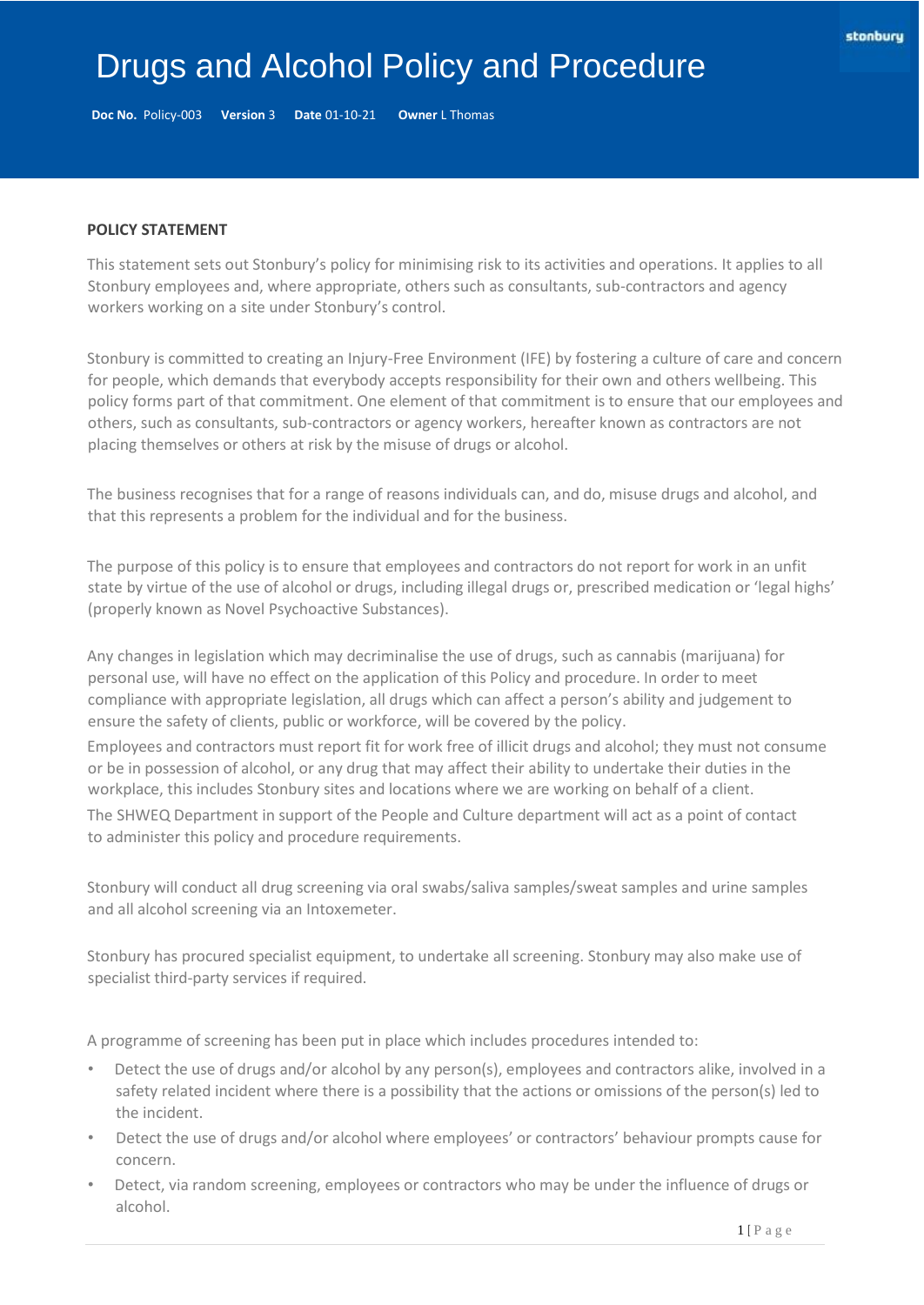Failing, or refusing to undergo, a drugs or alcohol screening without good reason, will be treated as gross misconduct, will invoke disciplinary action and removal from the workplace.

Stonbury will assist with the rehabilitation of employees who voluntarily seek help for drug and alcohol related problems. However, such individuals must seek assistance at the earliest possible opportunity.

Subsequent discovery, or a disclosure prompted by impending screening, will not be acceptable and will not provide immunity to an individual from disciplinary action.

#### **DRUGS AND ALCOHOL PROCEDURE**

#### **1. PURPOSE**

The purpose of this procedure is to:

- ensure effective measures are in place to control and minimise the risks to ensure the safety of Stonbury's clients, employees, and contractors caused by the effects of drugs and alcohol.
- Eliminate as far as is reasonably practical, the misuse/abuse of drugs and alcohol by employees and contractors working on behalf of Stonbury.
- Ensure that Stonbury complies with legislation and relevant codes of practice and contractual requirements.
- Encourage employees who might have an alcohol or drugs dependency to declare the fact at least 24 hours ahead of any screening, without fear of losing their job, provided they comply with agreed commitments (See section 5).

## **2. SCOPE**

This procedure and supporting appendices applies to all employees and workers (via the terms of their contract and rules of engagement) working on behalf of Stonbury during the course of their duties.

#### Guidance

- They do apply if using any company vehicle or personal car where a 'car allowance' is paid and the employee is 'on duty'.
- They also apply if an employee is using a company vehicle car and is 'off duty'. This would be considered as 'misuse of company property'.
- This policy and supporting procedures does apply to any off-duty member of staff who, for any reason, enters any Stonbury premises that are not normally accessible to the public.
- This policy and supporting procedures does not apply to any off-duty member of staff who is within an area of Stonbury premises accessible to the public.

## **3. COMMUNICATING THE POLICY AND PROCEDURE**

All prospective employees of Stonbury will be advised through our offer of employment with regarding our policy. If an employee is found to be non-compliant with this policy it is clear within the contract of employment that such conduct would be dealt with using the company's disciplinary procedures.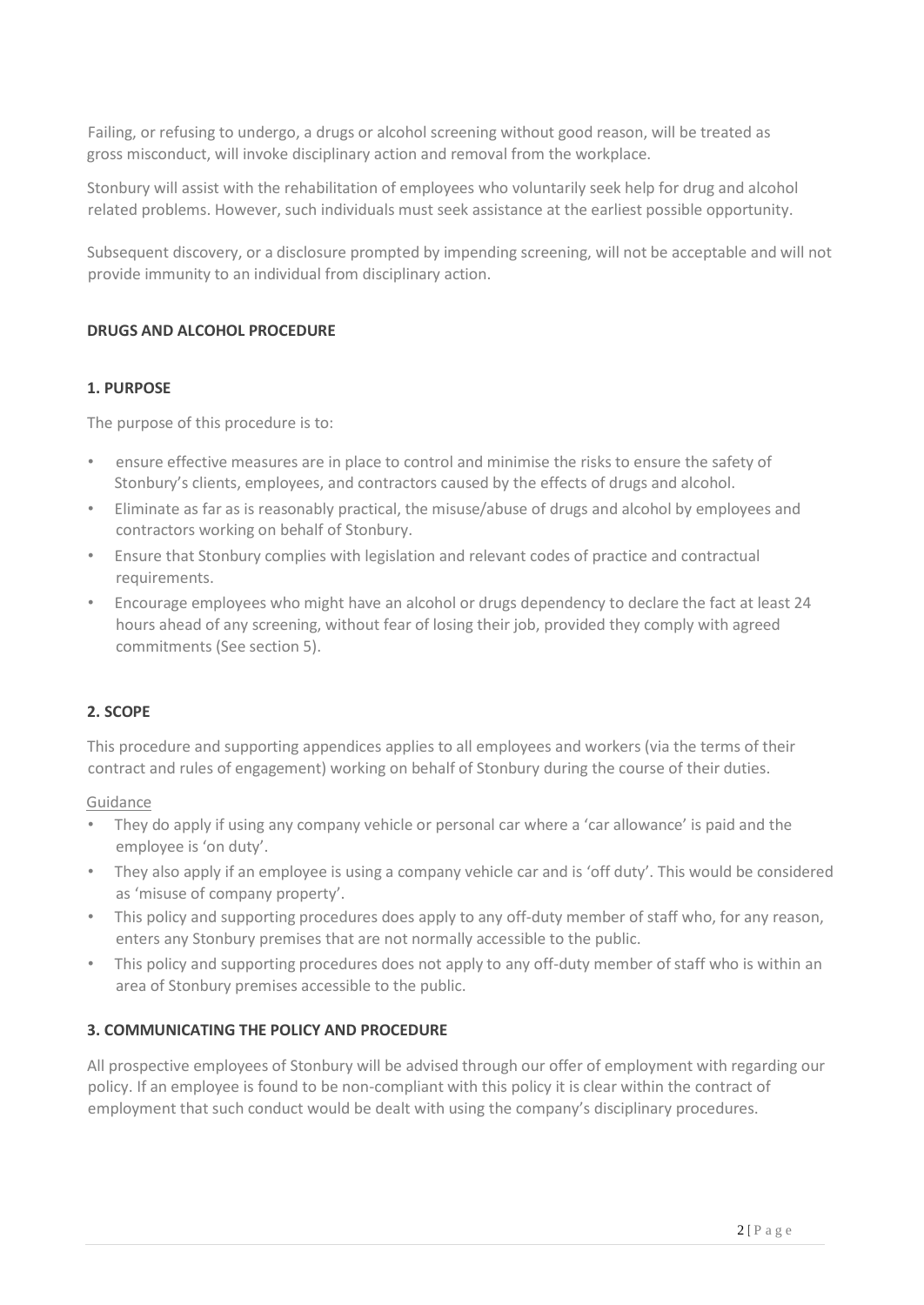# **4. COLLECTORS AND NOMINATED PROVIDER FOR SCREENING**

The nominated collectors and toxicology services are provided to Stonbury for all random and 'For Cause' screening. The same process and agreed panel of drugs tested/alcohol Intoxemeter limits are ideally used for all screening to assure all employees across Stonbury of equitable arrangements wherever they work.

All non-negative results must invoke additional screening toxicology services for drugs and a  $2<sup>nd</sup>$  witnessed screening for alcohol. The in-house collector must follow the procedure detailed in Appendix A for drugs and B for alcohol. The results generated from the toxicology screening will be returned to the nominated D&A contact at Stonbury.

## **5. INDIVIDUALS SEEKING HELP FOR DRUGS AND/OR ALCOHOL RELATED PROBLEMS**

Individuals can voluntarily seek help and support by speaking directly with their line manager and/or the People and Culture Department for support where they declare a drugs and/or alcohol related problem. This must be declared at least 24 hours prior to any random or 'for cause' screening taking place on site.

Stonbury will commit to supporting the employee, by:

- The line manager ensuring that any safety critical worker who has declared their dependency, is withdrawn to prevent them carrying out safety critical duties.
- The line manager seeking support from People and Culture, to identify suitable alternative work, where the employees cannot undertake their substantive role, for the duration of rehabilitation (but no longer than 6 months). If no suitable alternative work can be identified, the business may reserve the right to terminate employment.

The support from Stonbury is dependent upon the employee agreeing to the following:

- Attending a rehabilitation programme for drugs and/or alcohol.
- Providing a statement of attendance/compliance from the rehabilitation service/support every 4 weeks to their line manager.
- Participation in unannounced random drugs/alcohol screening in addition to any site random screening schedule. The frequency should be a minimum of every month. All results must be negative on site or non-negatives confirmed negative by toxicology services.

The arrangements for these random tests will be made by the SHWEQ Department in consultation with the line manager and People and Culture.

A referral to Occupational Health may be appropriate if the individual has side effects or health complications of the addiction that affect their work capability. The line manager should contact People and Culture should a management referral be necessary.

Guidance

- The arrangement for supporting an employee who has declared a dependency of drugs or alcohol is separate to the employee's terms and conditions of employment.
- The employee may be redeployed e.g. non-safety critical duties, for the duration of this agreement if this is considered to mitigate the risk to the employee, other and the business. The decision will be made by the Line Manager with support from the Director of People and Culture and Head of SHWEQ..
- The employee agrees to abstain from alcohol and/or use of illicit drugs whilst in employment with Stonbury.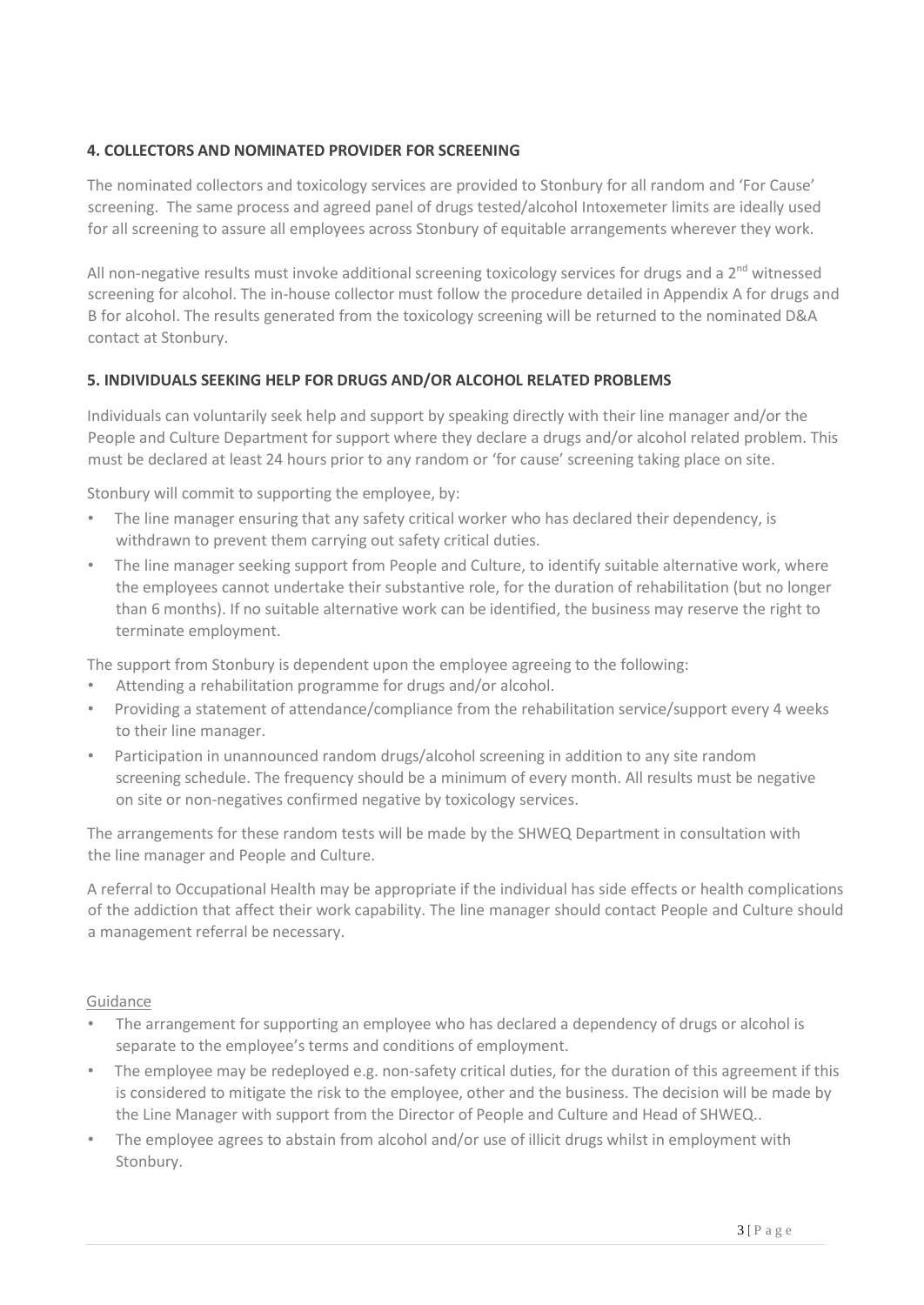- Where the individual is participating in a rehabilitation programme or has the ongoing support of the local Alcohol Liaison Team, the employee needs to supply written evidence to the line manager at least every 4 weeks.
- Any cost associated with this evidence is borne by the employee.
- All test results needs to remain negative or any non-negative results is subsequently confirmed as negative.
- Addition to any substance is not a disability under the Equality Act (though effects of addictions e.g. cirrhosis, depression may be).

# **6 DRUG SCREENING AND PRESCRIPTION AND OVER THE COUNTER MEDICATION THAT COULD AFFECT SAFETY**

If a safety critical [worker](http://ourwayofworking.skanska.co.uk/processlibraries%202011/lse/live/html/hs/Flowcharts/EHS%20022%20Occupational%20Health%20Process%20Part%20B.html) [is](http://ourwayofworking.skanska.co.uk/processlibraries%202011/lse/live/html/hs/Flowcharts/EHS%20022%20Occupational%20Health%20Process%20Part%20B.html) taking prescribed or over the counter medication and the label indicates cautions such as: 'must not drive machinery' or the individual is experiencing any side effect of the medication: for instance, drowsiness, fatigue, impact on their coordination or balance, in these circumstances, they must notify their line manager at the earliest opportunity and must not undertake activities that could put themselves or others at risk.

- The line manager should take advice from Occupational Health team through the People and Culture department.
- There is no requirement to keep any record of the medication but the line manager should make a note of the discussion regarding the side effects and any advice sought from Occupational Health or People and Culture.
- The line manager should contact the Occupational Health team if the side effects last for more than 7 days and the employee continues to be unable to work or the line manager considers them not fit to undertake their role.
- Where a safety critical worker is returning to work following any period of sickness, the line manager must establish, during the return to work interview and prior to recommencing work, whether the employee is taking any medication that could affect their fitness for duty.

## **B. LEGAL HIGHS OR NOVEL PSYCHOACTIVE SUBSTANCES (NPS)**

A legal high is a non-prescribed substance that is not defined under The Misuse of Drugs Regulations 2001 or licenced by the MHRA, nor is a valid prescription available and is not licensed for human consumption in the UK. Such substances can however, have the same undesirable effects as illegal drugs and must be treated in the same manner.

## Additional screening for NPS and steroids:

Screening for NPS and steroids can be undertaken but only after consideration with People and Culture. The responsible manager should contact the designated toxicology lab in the first instance to discuss what additional tests might be required. This may require specific collection requirements and/or further costs.

## **C. RANDOM SCREENING**

Unannounced drugs and alcohol screening will take place across the business which includes a random selection of all personnel (employees, contractors, visitors) on the site/project.

All screening arrangements are detailed in the flowchart contained in Appendixes 1 & 2.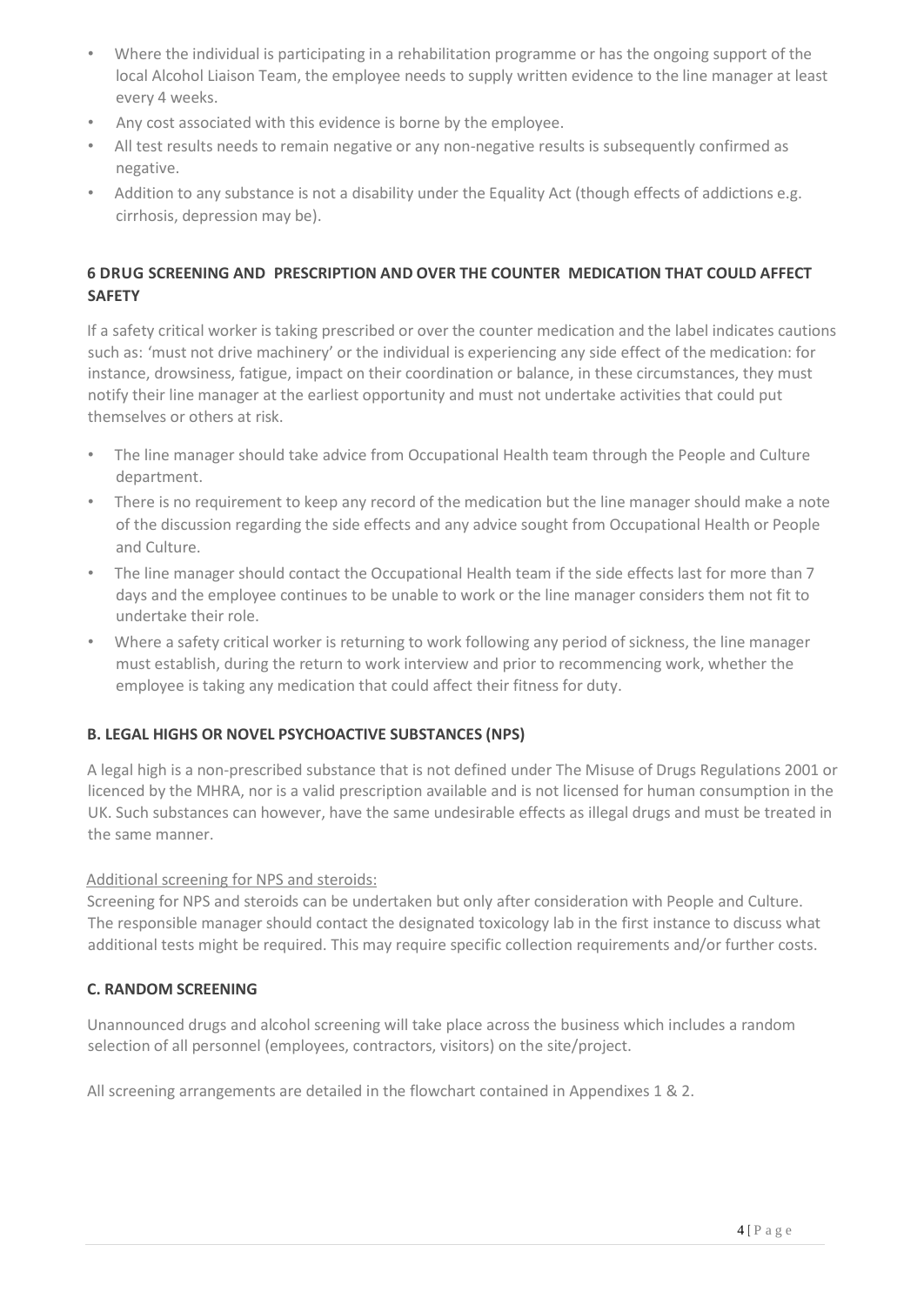#### **D. FOR CAUSE SCREENING**

Stonbury has identified a number of situations that will always be considered as reasonable grounds to conduct 'For cause' screening and these might include:

- Where an individual's behaviour gives reasonable cause to suspect that they are unfit to continue working because of the misuse of drugs and/or alcohol.
- Where it is essential to determine whether drugs and/or alcohol was a causal factor in an accident or incident (post-incident).

Any employee who believes that another employee or contractor working on a Stonbury site or premises is unfit for work, due to the effects of drugs and/or alcohol, has a duty of care to report the matter immediately. Either to the responsible manager in charge, the SHWEQ Department or the People and Culture Department.

## Guidance

- Where doubt does exist, concerning the employee's fitness to work, then the line manager must seek advice from People and Culture and where this is not possible e.g. during out of hours, then the individual should be suspended on contractual pay during the interim.
- If a suspect powder/substance is discovered on site, the toxicology services can attend site to take a sample to confirm the nature of the substance which may help any investigation.

## **E. POST INCIDENT SCREENING**

Post incident screening should be considered for all incidents and near misses particularly significant and potential fatality events.

You should note that results are not sufficiently informative if screening is conducted more than 12 hours post incident.

#### Guidance

The SHWEQ Department, in liaison with People & Culture, will decide when post incident screening is appropriate. This may be based on what the potential outcome of any event could have been as opposed the actual outcome.

## **F. RESULTS OF SCREENING**

There are two possible outcomes of drug screening.

- Negative; nothing detected
- Non-negative there are substances identified which could be because of prescription medications, some foodstuffs or illegal substances. All non-negative results will require further laboratory analysis to confirm substance.

Negative screening results: If the results of a drug and alcohol screening test are 'negative' then the employee or contractor can return to work. The employee will be offered a copy of the screening result. Stonbury will not retain any confidential information relating to the negative screening result other than the employees employee number and the fact that they delivered a negative test result.

Non-negative screening results: If the results of the drug screening test are 'non negative' then the responsible manager needs to refer to Appendix 3.

If the employee is not defined as being safety critical worker then in normal circumstances they can remain at work with the caveat they must not drive any company vehicles (including pool cars or motorised plant) and/or be present on a site and/or undertake any safety critical activities. These restrictions would stay in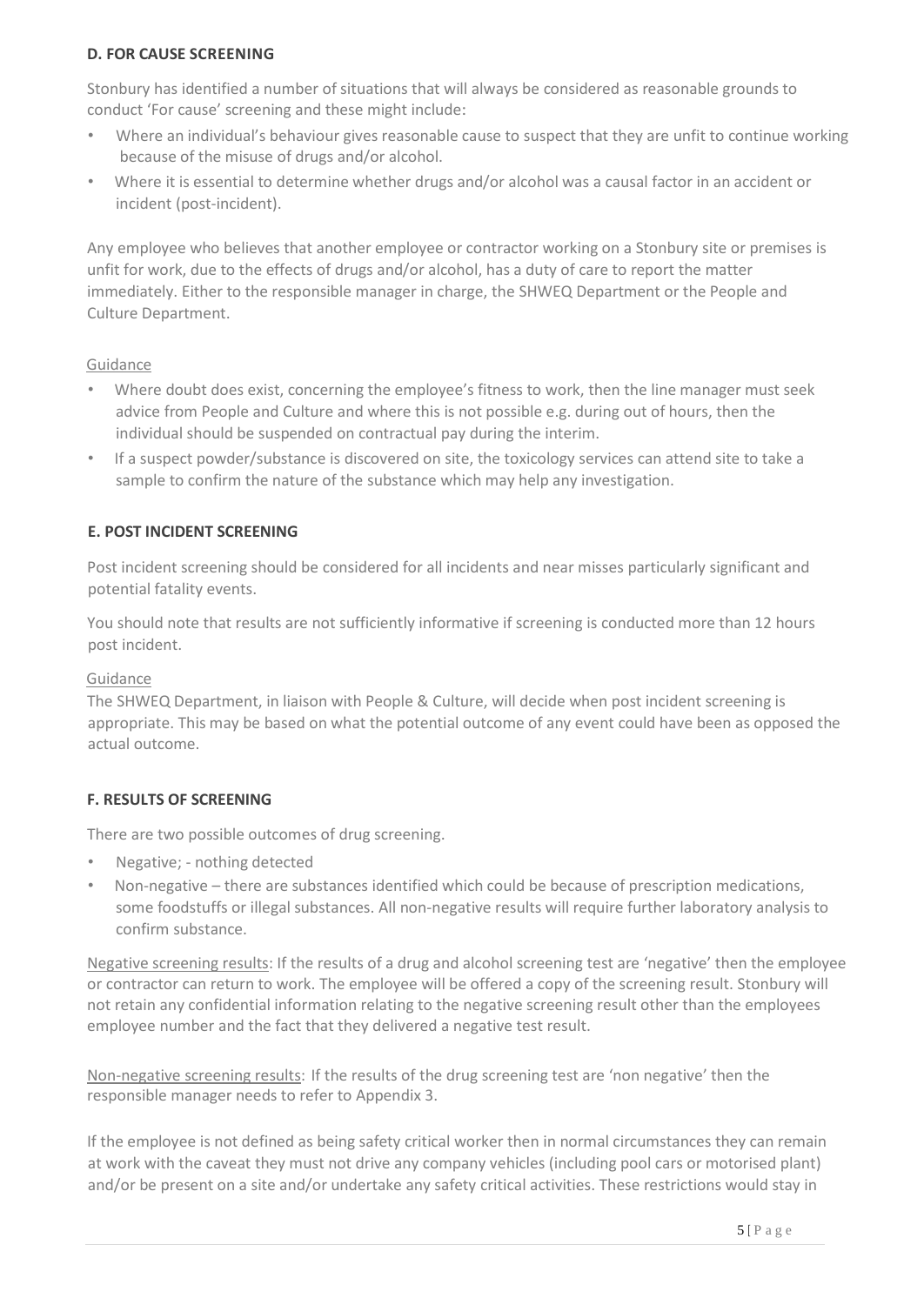place until confirmation of results are returned from the laboratory. Employees not undertaking safety critical roles/activities do not need to be 'suspended' from duties pending the results.

If the employee is a safety critical worker then Appendix 3 provides a potential alternative to suspending the worker pending confirmation of the screening results. It should be emphasised that such alternative arrangements are dependent upon the business capacity to suitably adjust the work/workplace. This will be a local decision through operational managers who are encouraged to seek advice/support of health and safety professionals and People and Culture, where doubt exists.

Appropriate arrangements should be made for the employee/contractor to be transported safely home, e.g. escorted or in a taxi, where there is no capacity to adjust the work activities if they have driven to work.

## Guidance

- If the result of the laboratory confirmation test is negative or consistent with any declared medication, then the People and Culture department will advise the line manager/employee that they are fit to return to work. The employee will be offered a copy of the screening result. Stonbury will not retain any confidential information relating to the negative screening result other than the employees employee number and the fact that they delivered a negative test result.
- If the result of the laboratory confirmation is positive and not consistent with any declared medication, then the People and Culture Department will discuss next steps with the line manager. Such a failure will be regarded as gross misconduct and will be subject to disciplinary procedures.
- The responsible manager in charge will also inform the individual's line manager and ensure that any safety critical and/or working licences held by the individual are withdrawn and returned to the individual's line manager or, in the case of a contractor, returned to the employing organisation.
- If an employee or contractor provides a positive screening result, Stonbury will, following disciplinary process, consider the individual as being not suitable for further or future employment for a minimum period of five years.
- An individual who previously failed a drugs or alcohol screening, or refused to cooperate with a screening five years or more previously, will only be considered suitable for subsequent employment with Stonbury if they agree to a regime of increased random screening to ensure they comply with Stonbury Drugs and Alcohol policy.
- Failure to comply a second time will result in disciplinary action and the likelihood of termination of employment, with no future employment opportunities with Stonbury.

## **7. ALCOHOL SCREENING**

Stonbury complies with a lower threshold of tolerance. Therefore, for consistency and fairness across the Company, we will apply the more demanding thresholds for alcohol tolerance.

Alcohol limits:

- **29 milligrams of alcohol in 100 millilitres of blood**
- **13 micrograms of alcohol in 100 millilitres of breath**
- **39 milligrams of alcohol in 100 millilitres of urine**

**The limits shown are based on medical advice that alcohol in excess of these limits (even if still below the limits defined in the Road Traffic Act) could impair performance of safety critical tasks and increase the likelihood of errors, in industries, where sustained concentration and alertness is needed for safe performance of the task.**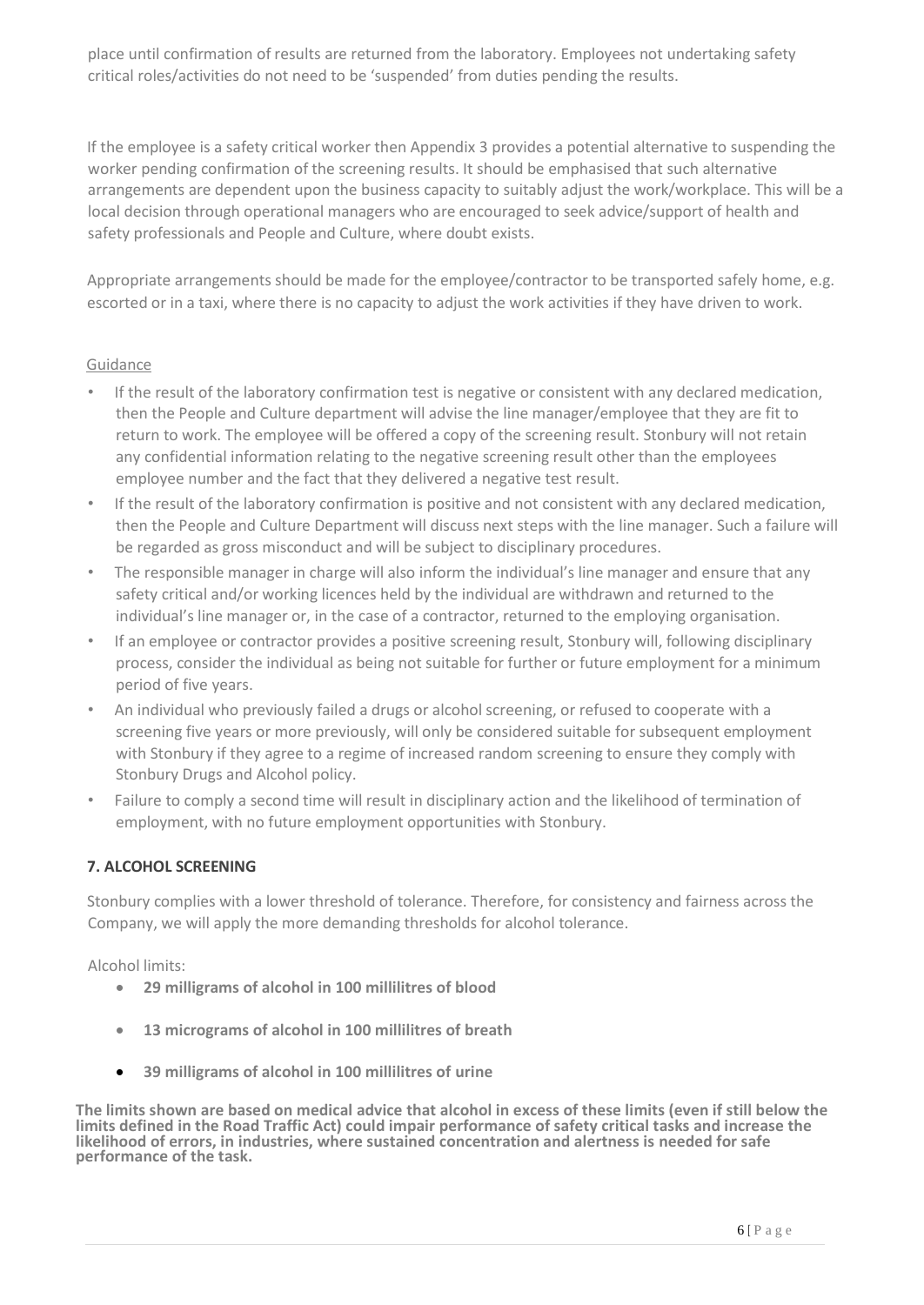- The failure or refusal by an employee or contractor to give a sample without good reason, will be regarded as gross misconduct and the People and Culture Department will assist the line manager in implementing the disciplinary procedures as appropriate.
- If the result of the screening is negative, the employee will be offered a copy of the screening result. Stonbury will not retain any confidential information relating to a negative screening result other than the employees employee number and the fact that they delivered a negative test result.
- If the result of the screening is positive, a second witnessed screening will be undertaken. If the second screening is positive then the person conducting the test will advise the line manager and People and Culture Department. The line manager will arrange for the employee or contractor to be suspended from duty with immediate effect and ensure that safe and appropriate arrangements are made for the employee/contractor to safely travel home, e.g. escorted or in a taxi.
- Payment for the remainder of that shift will be unpaid, because the employee will be deemed to be in breach of their contract during the remainder of the shift, by virtue of having failed the screening and thereby being unfit to work.

# **8. RECORD KEEPING**

Each individual, employee or contractor, will be provided at the time of screening, a copy of their results.

- Stonbury will not retain any confidential information relating to a negative screening result other than the employees employee number and the fact that they delivered a negative test result.
- A copy of positive screening results should be retained on the employee's personnel record.

## **9. MONITORING AND REVIEW**

The Director of People and Culture will ensure that the results of screening are regularly monitored to identify any trends that indicate changes in the level of drug and/or alcohol abuse in the organisation or in the contractor community.

#### Guidance

In the event of any adverse trends being identified, the Director of People and Culture will highlight the issue and determine an appropriate course of action.

## **10. RELATED PROCEDURES**

Stonbury Disciplinary Procedure

## **11. RESOURCES**

European Workplace Drug Screening Guidelines[: http://www.ewdts.org/ewdtsguidelines.html](http://www.ewdts.org/ewdts-guidelines.html)

## **APPROVAL**

Signed by the Group People and Culture Director Loraine Thomas Date: 01.10.2021

To be reviewed annually or in the event changes to legislation, organisational changes or failures to the system being highlighted.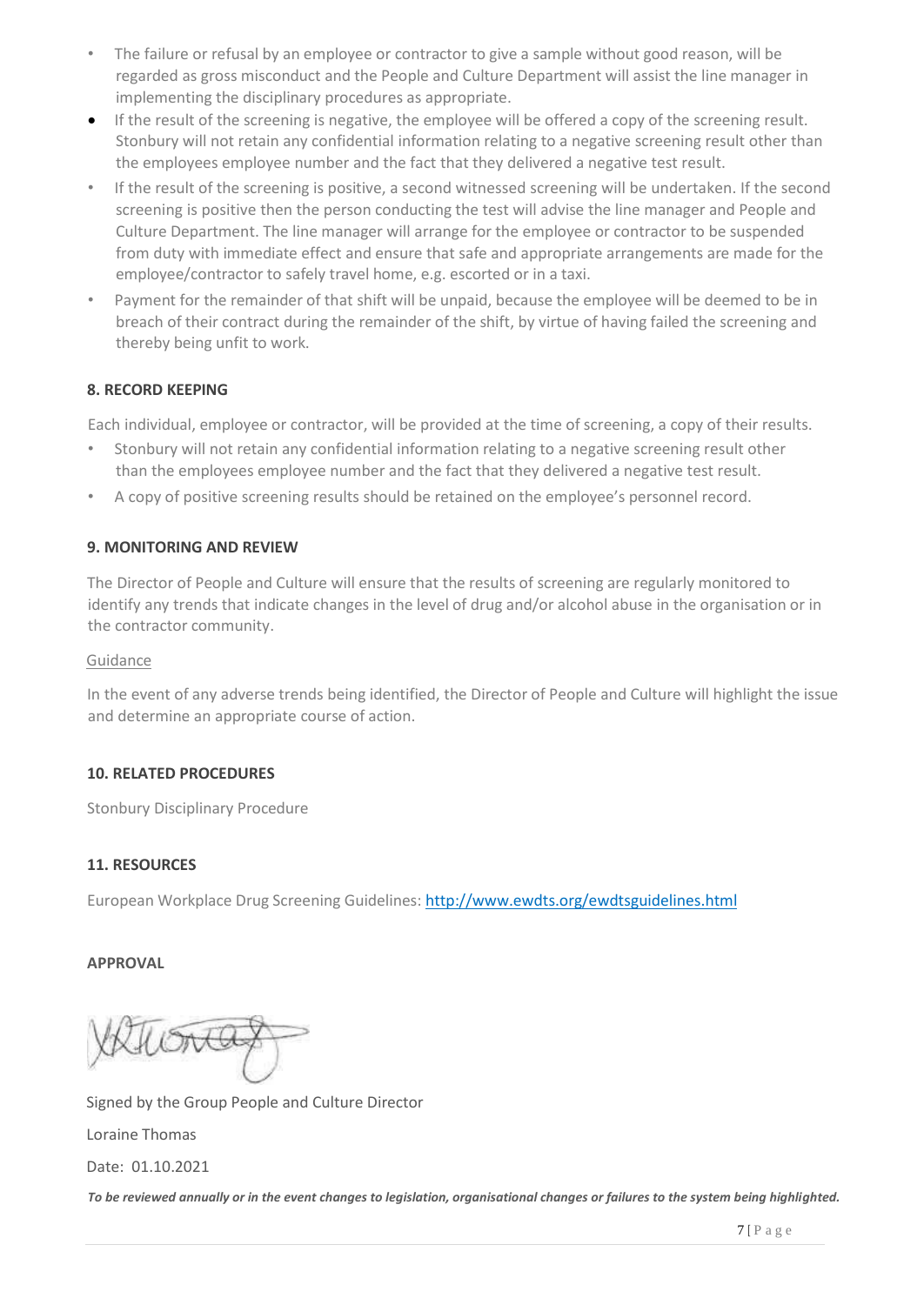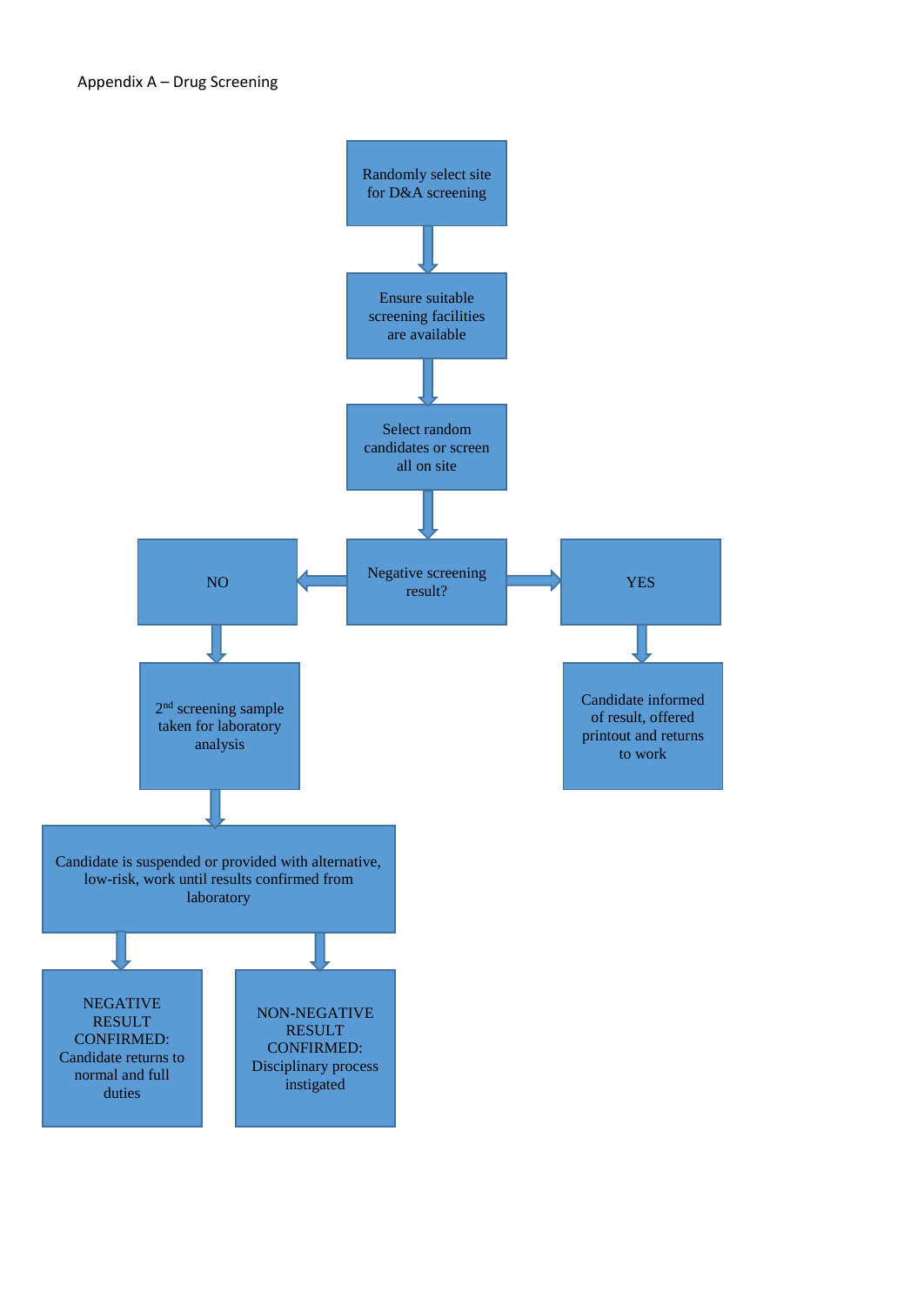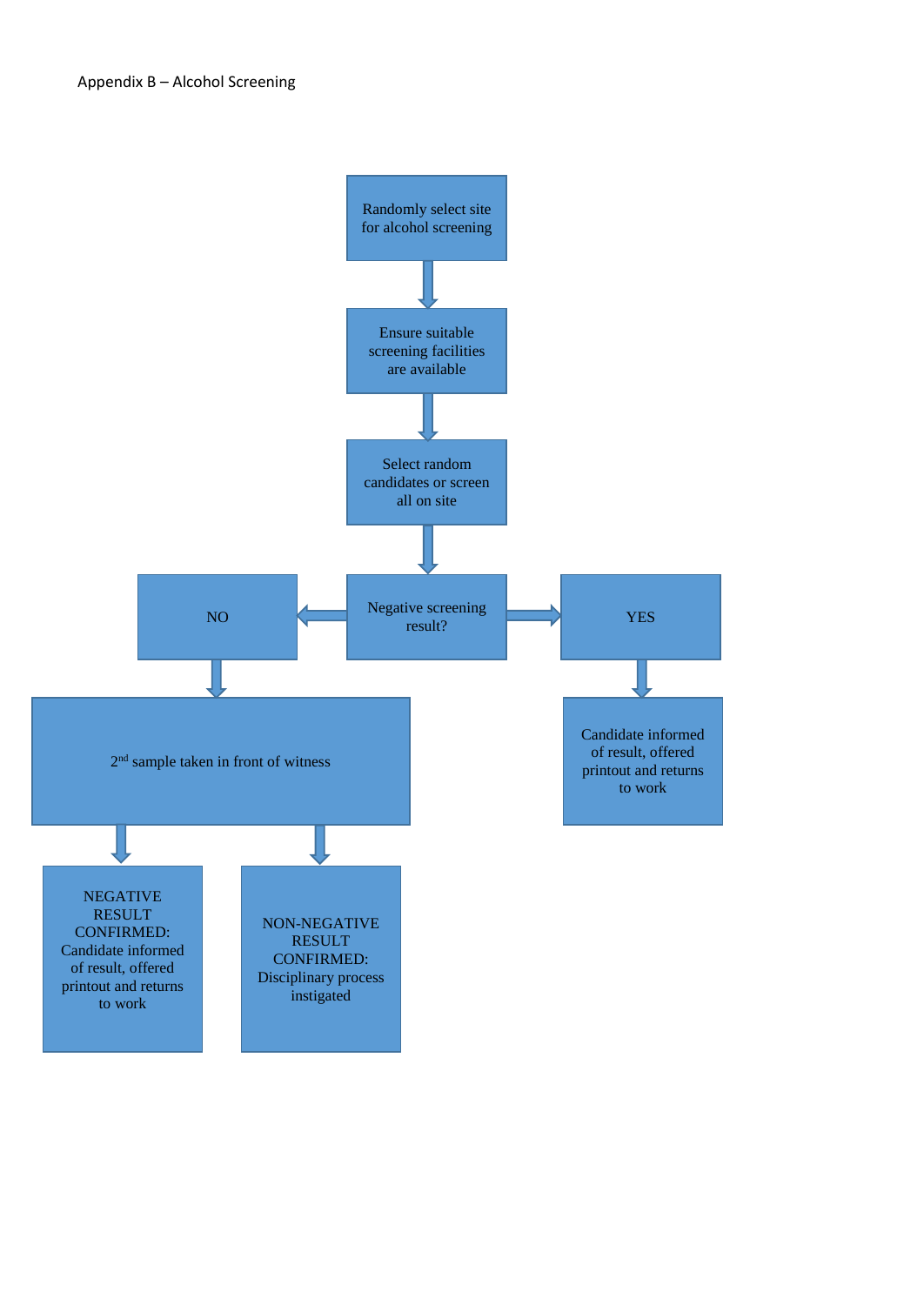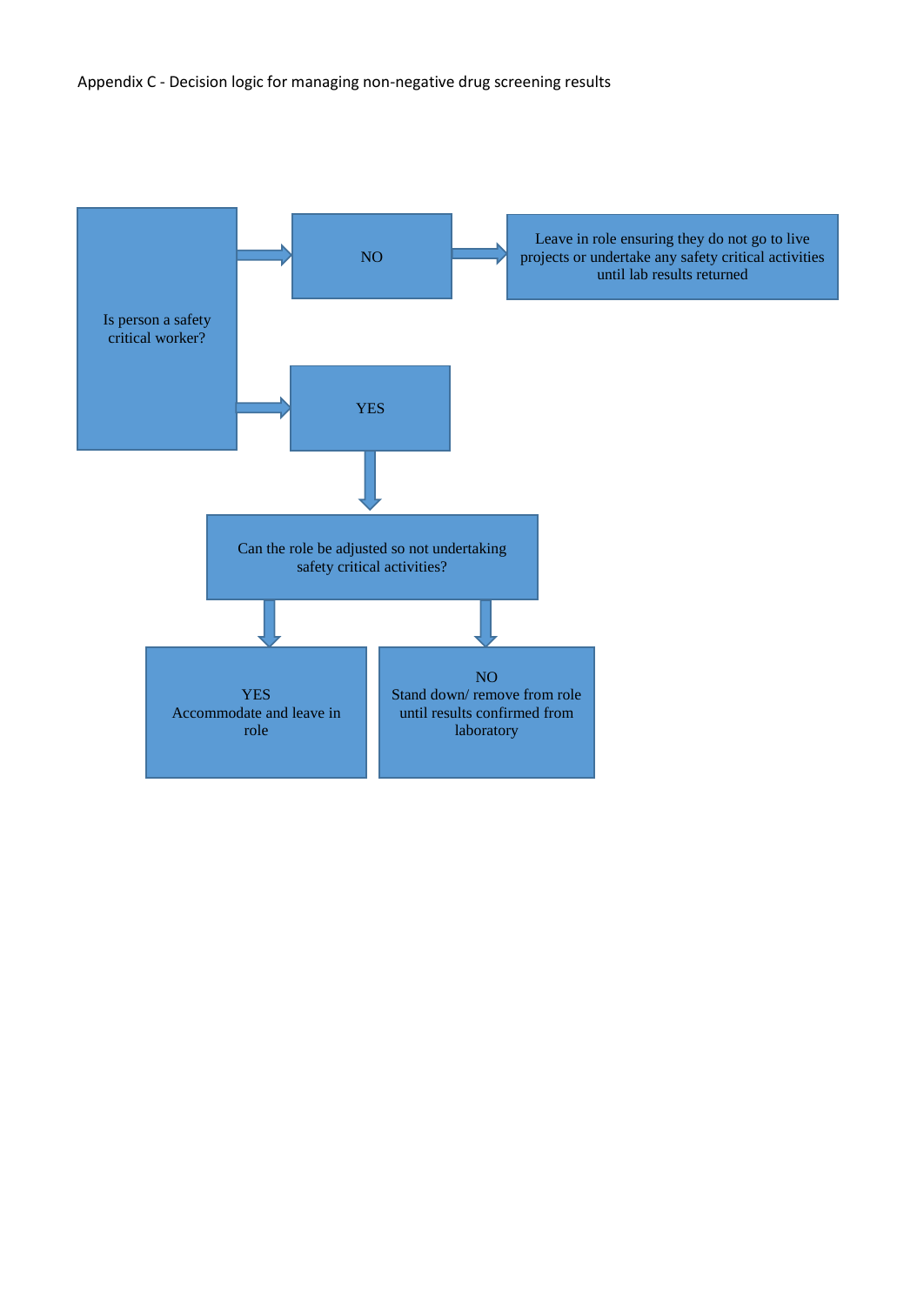This form must be completed in full if the employee/contractor ingests any liquids and/or foods whilst awaiting the arrival of a collection officer for a drug and/or alcohol screening.

#### **EMPLOYEE /CONTRACTOR DECLARATION**

I declare that I have ingested the following liquids and/or foods provided to me by the company representative as outlined.

| Brand of water:     |  |
|---------------------|--|
| Amount:             |  |
| Brand/type of food: |  |
| Amount:             |  |

#### **TO BE SIGNED IN THE PRESENCE OF A WITNESS**

| Employee Name: |  |
|----------------|--|
| Signed:        |  |
| Date:          |  |

| Company Rep Name: |  |
|-------------------|--|
| Signed:           |  |
| Date:             |  |

| Witness Name: |  |
|---------------|--|
| Signed:       |  |
| Date:         |  |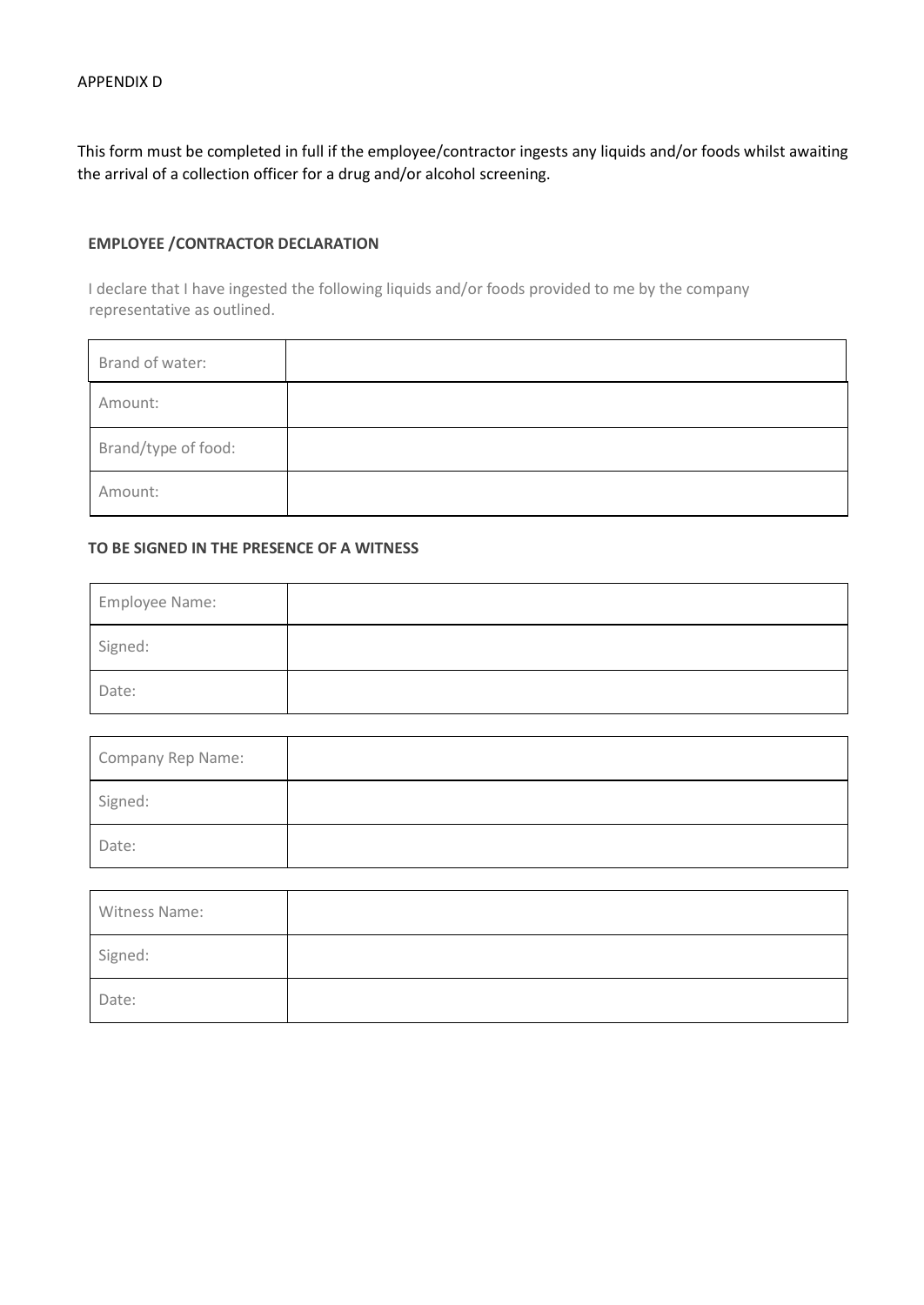#### **FREQUENTLY ASKED QUESTIONS**

| 1              | How are people selected<br>for unannounced<br>random screening?                                                                                                                | Prior to the collection officer(s) arriving on site, a list of<br>all personnel on site on the day of screening will be<br>generated and people will be randomly selected to be<br>tested.                                                                                                                                                                                                                                                                                                                                                                                                                                                                                                                                                                                                                                                                                  |
|----------------|--------------------------------------------------------------------------------------------------------------------------------------------------------------------------------|-----------------------------------------------------------------------------------------------------------------------------------------------------------------------------------------------------------------------------------------------------------------------------------------------------------------------------------------------------------------------------------------------------------------------------------------------------------------------------------------------------------------------------------------------------------------------------------------------------------------------------------------------------------------------------------------------------------------------------------------------------------------------------------------------------------------------------------------------------------------------------|
| $\overline{2}$ | Is the employee required<br>to give permission for a<br>D&A screening?                                                                                                         | Yes, they will be asked by the collector if they agree to<br>be screened. However, the employee should be made<br>aware that a refusal to be screened, without good<br>reason, will be regarded as an unreasonable response<br>and treated as a failed test result. Such an outcome<br>constitutes gross misconduct and is subject to<br>disciplinary action that may lead to dismissal.                                                                                                                                                                                                                                                                                                                                                                                                                                                                                    |
| 3              | Why is it necessary to<br>randomly screen<br>employees and<br>contractors when there<br>are no obvious grounds<br>to suspect the use of<br>drugs, or an alcohol<br>dependency? | There is clear statistical evidence to suggest that<br>workers attend work under the influence of alcohol and<br>drugs. Stonbury is committed to maintaining the safest<br>possible work environment and to attaining a level of<br>zero accidents. By applying every reasonable measure<br>to ensure that employees and contractors attend work<br>in a fit state is one of many ways for ensuring the<br>achievement of this objective.                                                                                                                                                                                                                                                                                                                                                                                                                                   |
| 4              | What should I do if I am<br>taking prescribed<br>medication but wish to<br>attend for work?                                                                                    | Most medications are safe to take, but any medication<br>either prescribed or over the counter medication has<br>the potential to cause side effects which could affect<br>yours and others safety in the workplace. You should<br>advise your GP/Pharmacist of your job role and or<br>operating plant and equipment or operating in a<br>potentially dangerous environment.<br>The GP/Pharmacist can then decide whether it is<br>appropriate for you to work normally, or recommend<br>alternative arrangements.<br>If you are experiencing side effects such as drowsiness,<br>fatigue, or affects your balance and you work in a safety<br>critical role or drive on business you need to let your<br>line manager know. They may take advice from the<br>Occupational Health professionals in Stonbury to ensure<br>it is safe to allow you to continue in your role. |
| 5              | If I am receiving support<br>as a consequence of<br>declaring that I have an<br>alcohol or drugs related<br>problem, will I be<br>subjected to on-going<br>screening?          | Yes. The support offered will be reliant upon you<br>accepting appropriate professional help and agreeing to<br>the commitments in section 5.<br>Attending work whilst under the influence of either<br>alcohol or drugs will be considered as gross misconduct<br>and will inevitably lead to disciplinary action and<br>probable dismissal.                                                                                                                                                                                                                                                                                                                                                                                                                                                                                                                               |